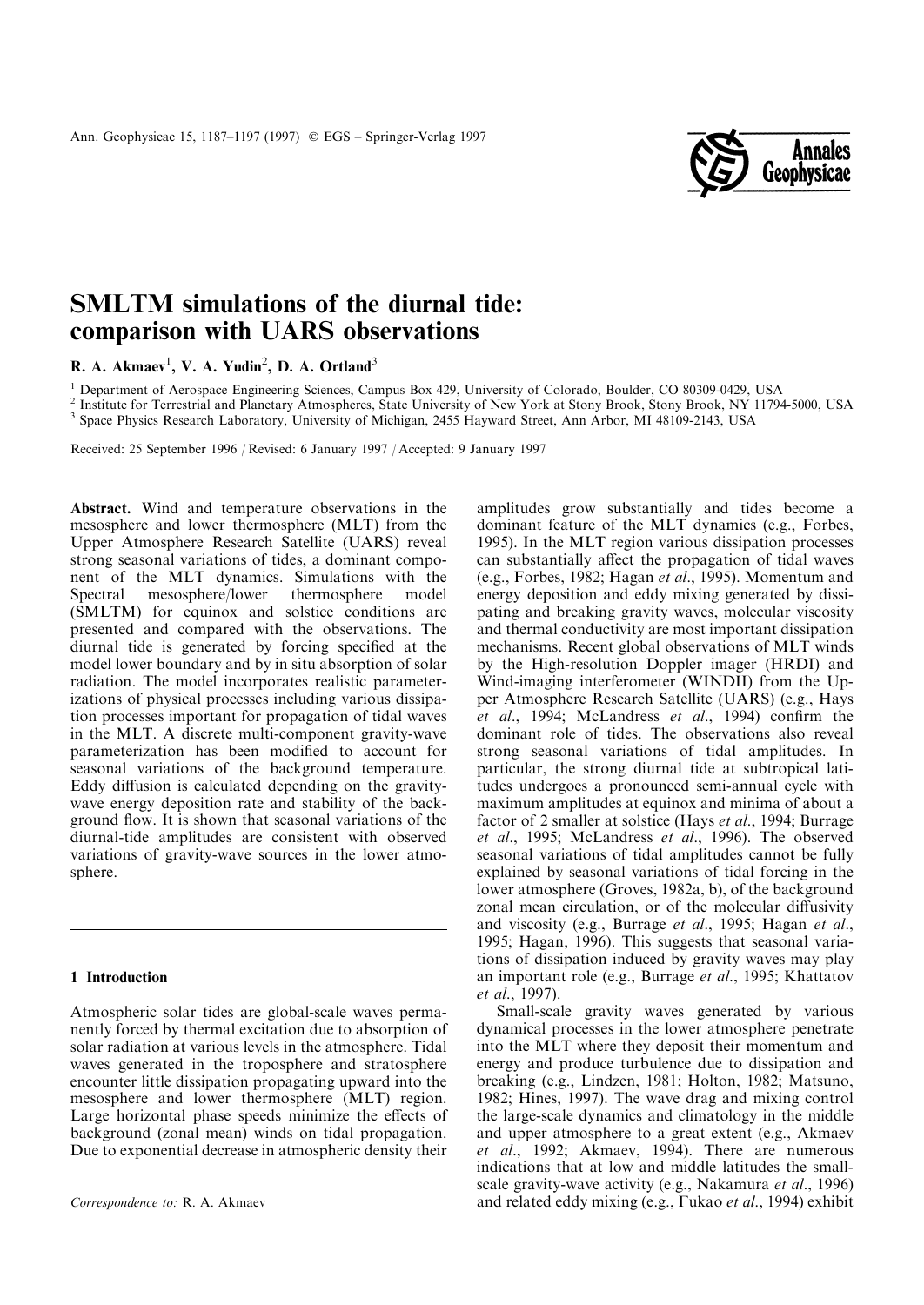a strong seasonal cycle in the MLT region with solstitial maxima and equinoctial minima. Gravity waves propagating upward from sources in the lower atmosphere are much more sensitive than tides to the background wind and temperature distributions. Eckermann (1995) considered annual variations of gravity waves due to only seasonal variations of temperature stratification in the stratosphere. He was able to reproduce some observed features of the annual cycle of gravity wave activity at 60 km in a windless atmosphere neglecting possible variations of wave sources. Obviously, variations in source strengths and large-scale background winds should also contribute to the observed seasonal cycle of gravity waves. For example, the observations analyzed by Allen and Vincent (1995) show considerable seasonal variations in gravity-wave energy density in the lower atmosphere that are generally consistent with the maxima observed in the MLT at solstice.

Akmaev et al. (1996) presented a new spectral mesosphere/lower thermosphere model (SMLTM). The model is an extension into the thermosphere of the three-dimensional middle-atmospheric model developed by Akmaev et al. (1992). The original gravity-wave parameterization with a uniform and isotropic forcing at the lower boundary (Akmaev et al., 1992; Akmaev, 1994) was optimized to better reproduce the empirical climatology of the middle atmosphere (Fleming et al., 1990). Akmaev et al.  $(1996)$  used the eddy-diffusion coefficient independently specified from the global thermal balance according to the procedure described by Akmaev (1994). The model produced simulations of the diurnal tide at equinox in close agreement with the UARS climatology (McLandress et al., 1996). In this study, the work by Akmaev et al. (1996) is extended to reproduce the observed variations of the diurnal-tide amplitudes from equinox to solstice. The original gravity-wave parameterization by Akmaev et al. (1992) and Akmaev (1994) is modified to account for background-temperature variations. Unlike in the previous work, here the coefficient of eddy diffusion is calculated self-consistently depending on the gravity-wave energy deposition rate and background stability. The gravitywave source strength is allowed to vary with latitude and season to mimic the gross features of the climatology by Allen and Vincent (1995). It is shown that with these modifications the model is capable of reproducing the seasonal variations of the diurnal-tide amplitude in reasonable agreement with the UARS observations.

The model is briefly introduced in Sect. 2 followed by a description of modifications of gravity-wave and eddymixing calculations in Sect. 3. Section 4 presents simulations of the diurnal tide for equinox and solstice conditions and comparisons with UARS observations.

## 2 Model

For more than two decades three-dimensional nonlinear spectral general circulation models (GCMs) (e.g., Bourke et al., 1977) have been successfully employed in numerical weather prediction and climate studies in

the lower atmosphere. The spectral method, wherein model scalar variables are naturally represented in terms of truncated series in spherical harmonics, appears to be even more appropriate for study of global-scale wave phenomena. This is why computationally efficient models based on the spectral platform gain popularity in the upper atmospheric research as well. Wu et al. (1989) and Miyahara et al. (1993) extended a tropospheric spectral GCM into the lower thermosphere to study nonlinear interactions of tides and gravity waves with the mean flow. Chan et al. (1994) presented a middle- and upper-atmospheric model based on a spectral formulation that differs in some details from the traditional one (Bourke et al., 1977) but still takes advantage of the readily implementable semi-implicit time-integration scheme. Using this model in a twodimensional configuration Mengel et al. (1995) studied equatorial oscillations in the middle atmosphere generated by gravity waves.

Akmaev et al. (1992) developed a spectral middleatmospheric  $(\sim 15-120 \text{ km})$  model that has since been used both in two- and three-dimensional configurations for simulations and diagnostics of the zonal mean climatology (Akmaev, 1994; Akmaev, 1997). Recently the model was extended into the thermosphere to prevent spurious reflections of strong tidal waves from the upper boundary (Akmaev et al., 1996). The present version, the SMLTM, has the same horizontal resolution as the middle-atmospheric version approximately corresponding to  $9^\circ \times 9^\circ$  in latitude-longitude. The model vertical domain is divided into 38 layers of 1/2 pressure scale height each and extends from the lower boundary at 100 mb to the upper boundary at about 220 km. Tropospheric tidal forcing is introduced via the lower-boundary condition. Diurnal and semidiurnal variations of horizontal wind components, temperature, and geopotential at 100 mb (nominal altitude 16.3 km) are specified as functions of latitude and local time according to simulations with the Global-scale wave model (GSWM) (Hagan et al., 1995). No Hough-mode decomposition is applied. Currently, the GSWM simulations are available for January, April, July, and October, representing the four seasons. In this study, we present simulations for the northern-hemisphere spring and winter conditions.

A variety of physical processes important in the middle and upper atmosphere are represented in the model. The parameterization by Strobel (1978) with modifications by Apruzese *et al.* (1982) and the parameterization by Shine and Rickaby (1989) are used for calculations of ultraviolet solar heating due to absorption by  $O_2$  and  $O_3$ , respectively. The absorption of solar extreme ultraviolet (EUV) radiation is calculated using absorption cross sections for  $O, O_2$ , and  $N_2$  by Torr  $et al.$  (1979) and a revised version of the solar EUV flux model by Tobiska (1991). The infrared radiation transfer in the 9.6- $\mu$ m O<sub>3</sub> and 15- $\mu$ m CO<sub>2</sub> bands is treated according to Fomichev and Shved (1985) and Fomichev et al. (1993), respectively. The coefficients of molecular viscosity and thermal conductivity are calculated according to Banks and Kockarts  $(1973, \S14.3)$ . Daily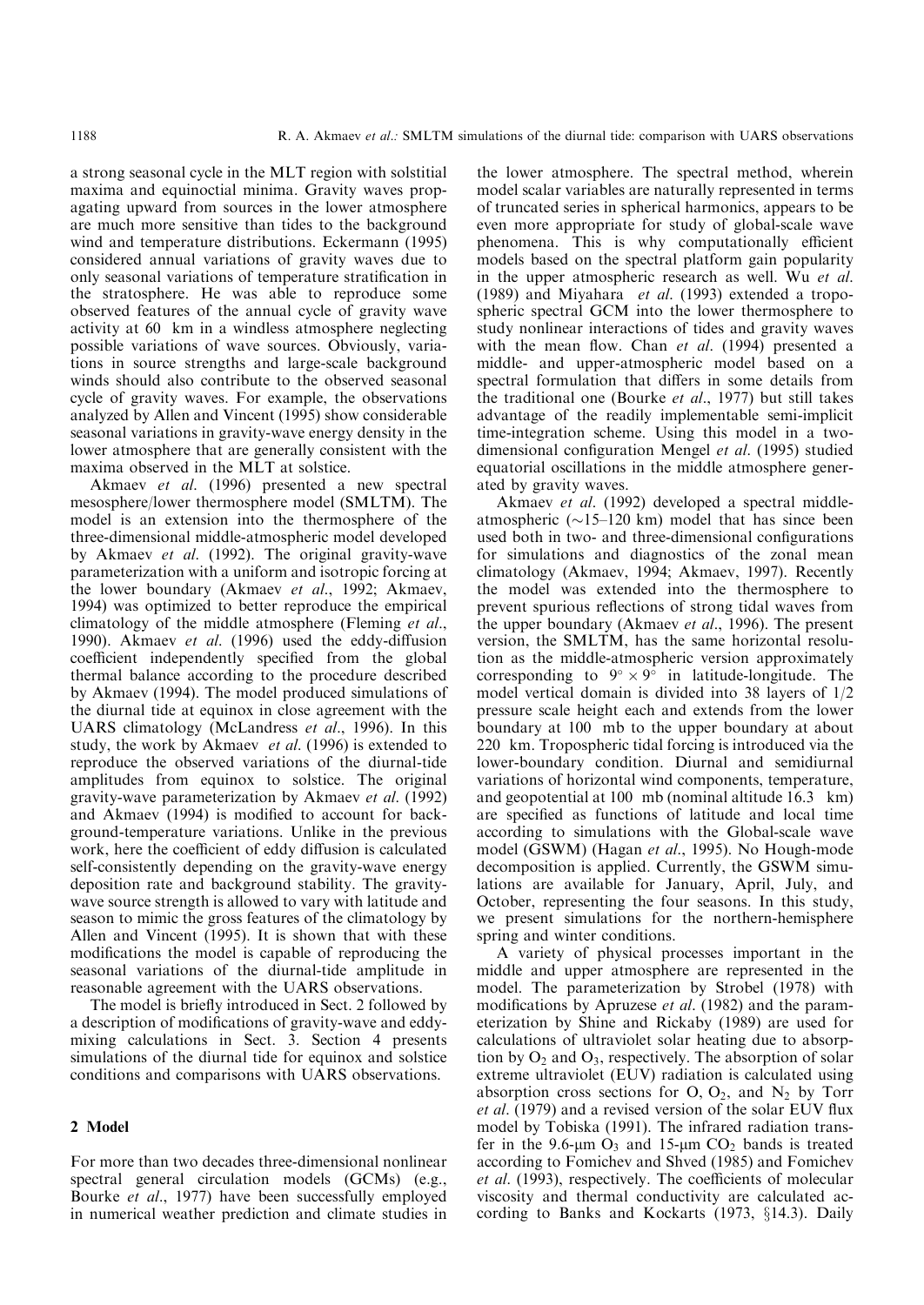mean ion drag coefficients (e.g., Forbes, 1982) are calculated using the IRI-90 empirical ionospheric model (Bilitza, 1990). The discrete-spectrum gravity-wave parameterization based on the formulation by Gavrilov (1990) is described by Akmaev *et al.* (1992) and Akmaev  $(1994)$ . The next section presents some modifications introduced into the gravity-wave scheme in this study and the new procedure for eddy-mixing calculations.

Further details of the model implementation can be found in the papers by Akmaev et al. (1992) and Akmaev (1994).

### 3 Gravity waves and eddy mixing

#### 3.1 Gravity-wave drag and heating

The discrete-spectrum gravity-wave parameterization based on the formulation by Gavrilov (1990) is described in detail by Akmaev et al. (1992). Here we only reproduce the equations that will be needed later and mention some modifications introduced in this study. The horizontal momentum deposition rate or acceleration of the background flow by a single monochromatic wave  $i$  is calculated as

$$
a_i = -\frac{1}{\rho} \frac{\partial \rho F_i}{\partial z},\tag{1}
$$

where  $\rho$  is atmospheric density,  $F_i = \delta_i f_i$  effective vertical flux of horizontal momentum,  $\delta_i$  "efficiency factor" (e.g., Holton, 1983), and  $f_i$  vertical flux of horizontal momentum. Away from the breaking level,  $f_i$ is determined from the equation

$$
\frac{1}{\rho} \frac{\partial \rho f_i}{\partial z} = -\alpha_i f_i,\tag{2}
$$

where  $\alpha_i$  is the absorption coefficient depending on coefficients of eddy and molecular viscosity and thermal conductivity and radiative damping (Gavrilov, 1990; Akmaev et al., 1992). Equation 2 is a generalized equivalent of the WKB "transmission function" formulation by Plumb and McEwan (1978) (see also, Matsuno, 1982).

There is no special treatment above or below the breaking level. For each wave Eq. 2 is numerically solved at consecutive model levels starting from the lower boundary. At every model level the effective vertical flux  $F_i$  is compared with its "breaking" value

$$
F_{ib} = \delta_i k_i (c_i - u_i)^3 / 2N,
$$
\n(3)

where  $k_i$  is the horizontal wavenumber,  $c_i$  horizontal phase speed,  $u_i$  projection of the background wind onto the wave propagation direction, and  $N$  buoyancy frequency. From the two values of  $F_i$ , the one with the minimal absolute value is selected. Thus a wave is assumed breaking when it reaches breaking conditions, i.e., when  $F_i$  is calculated according to Eq. 3. In principle, it is possible for the wave to return to ``normal'' dissipative propagation (Eq. 2) if dissipation

becomes strong enough above the region of breaking. This assumption appears to be confirmed by recent numerical simulations of gravity-wave propagation and breaking by Prusa et al. (1996), in which laminar wave propagation above the breaking regime can be clearly observed. If  $F_i$  changes sign between two adjacent model levels or turns to 0 at some level, it is assumed that a critical level has been reached and  $F_i$  is set to 0 at the current and all overlying levels. Waves that do not encounter critical levels or dissipate in the mesosphere eventually entirely dissipate in the thermosphere due to strong molecular viscosity and thermal conductivity. The wave drag  $a_i$  is calculated from the vertical profile of  $F_i$  according to Eq. 1.

Akmaev (1994) derived the following expression for the part of total wave energy loss (Gavrilov, 1990) available for dissipation:

$$
\epsilon_i = (c_i - u_i)a_i. \tag{4}
$$

An equivalent expression for a single monochromatic wave is used by Hines (1997). Note that the drag  $a_i$  is always in the direction of the intrinsic phase speed,  $(c_i - u_i)$ , and therefore  $\epsilon_i \geq 0$ .

The total wave drag and dissipation (heating) are calculated as a vector sum of  $a_i$  and a scalar sum of  $\epsilon_i$ , respectively, over the discrete spectrum. As in Akmaev et al. (1992), in this study we employ the same isotropic wave spectrum configuration consisting of a total of 24 monochromatic waves (3 waves propagating in each of 8 azimuths). Unlike in that work, however, the effective vertical flux at the lower boundary,  $F_{i0}$ , is allowed to vary with latitude. As mentioned, Eckermann (1995) demonstrated the importance of background temperature variations in seasonal variations of gravity-wave activity in the middle atmosphere. In this study we also fully account for the background temperature profile in integration of Eq. 2 and in calculations of the static stability parameter N.

#### 3.2 Parameterization of eddy mixing

Due to comparatively short vertical wavelengths of the diurnal-tide modes, eddy diffusion is an important dissipation mechanism in the MLT (e.g., Forbes, 1982). However, there still exists a great deal of uncertainty as to the parameterization of eddy mixing in the middle and upper atmosphere. Akmaev et al. (1992) prescribed the eddy-diffusion coefficient K approximately to match the observed temperatures in the middle atmosphere. Akmaev (1994) and Akmaev et al. (1996) used  $K$  derived from the global thermal balance. In this study  $K$  is determined more consistently depending on the gravity-wave energy dissipation rate and large-scale static stability.

Lilly et al. (1974) derived the following expression for the vertical eddy-diffusion coefficient in a stably stratified atmosphere

$$
K = c\epsilon/N^2,\tag{5}
$$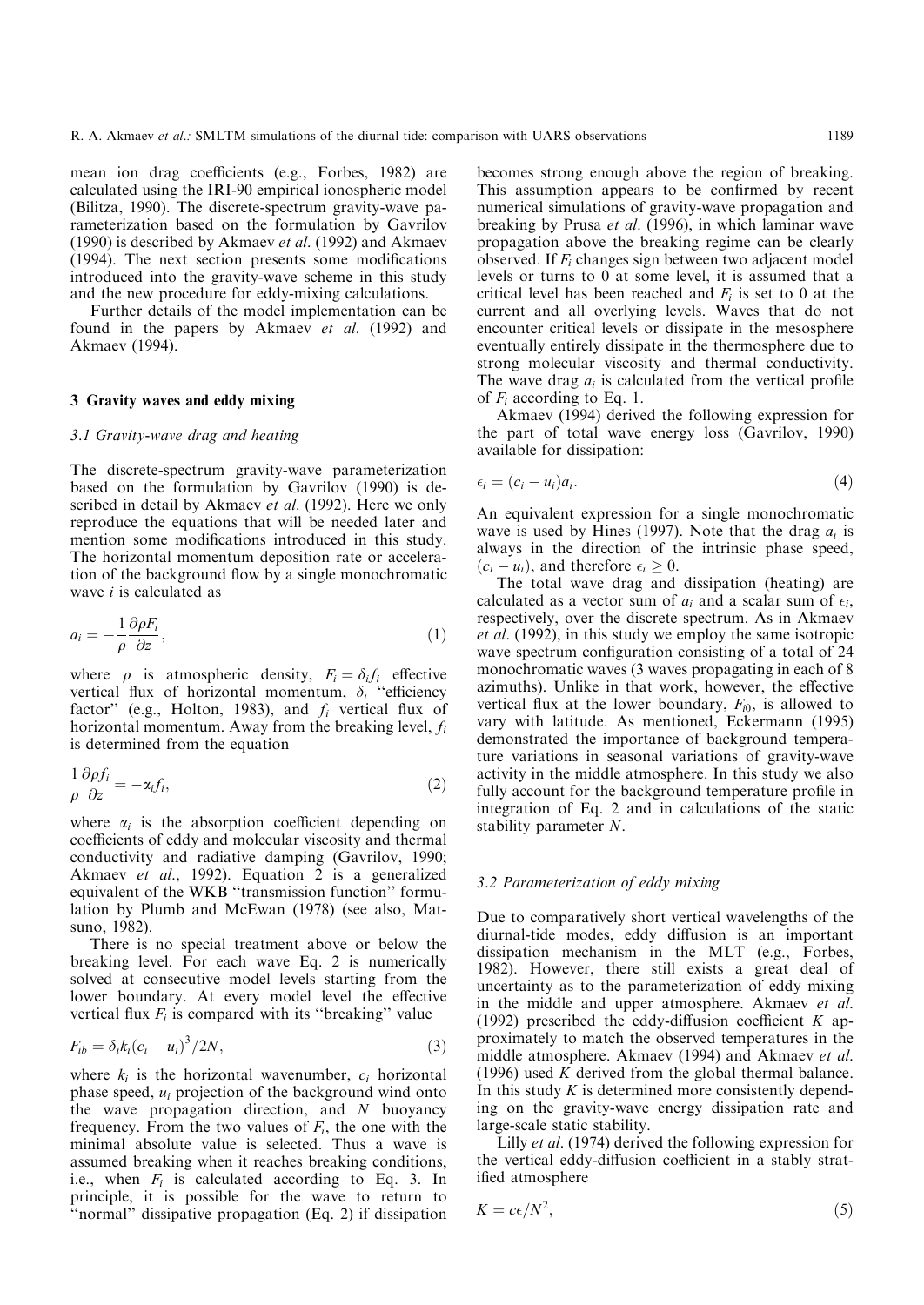where  $\epsilon$  is turbulent dissipation rate. From energy balance considerations (e.g., Osborn, 1980), the maximum value of c can be written in the form

$$
c_{\text{max}} = \text{Rf}_{\text{c}}/(1 - \text{Rf}_{\text{c}}),\tag{6}
$$

where  $Rf_c$  is the critical value for flux Richardson number. Theoretically, turbulence must collapse if Rf exceeds the limit of 1/2 (Townsend, 1958). Atmospheric and oceanic experimental data (Lilly et al., 1974; Oakey, 1982) suggest that Rf<sub>c</sub>  $\leq$  1/4, and thus  $c \leq$  1/3. It is interesting to note here how Eq. 5 compares with the Lindzen (1981) parameterization of  $K$  due to wave breaking. If Eq. 4 is valid for a breaking wave, which is consistent with the approximations in the Lindzen (1981) derivation, and the complete expression for wave drag (Holton, 1982) is used, then it can be easily shown that the Lindzen formula for  $K$  is equivalent to Eq. 5 with  $c = 1$ . Assuming that the total wave energy dissipation entirely goes into turbulence, this implies  $Rf_c = 1/2$ , the upper theoretical limit imposed by Townsend (1958). We conclude that the Lindzen parameterization of eddy diffusion tends to overestimate K, possibly due to the neglect of mechanisms other than diffusion that constrain the amplitude of breaking waves (e.g., Walterscheid and Schubert, 1990).

Obviously, Eq. 5 is not applicable for weak or unstable stratification. In the model, the unstable stratification ( $N^2$  < 0) is excluded by application of a direct convective adjustment scheme (Akmaev, 1991). Weinstock (1981) generalized Eq. 5 for the case of weak stable stratification  $(N^2 \rightarrow 0)$ . The expression for K derived by Weinstock essentially reduces to Eq. 5 for strong stable stratification  $(N^2 \gg 0)$ , and to the famous ``four-thirds law'' due to Richardson (1926) (e.g., Monin and Yaglom, 1975,  $\S 24$ ) for weak stratification. In the latter case, however, in addition to the dissipation rate  $\epsilon$ , specification of a characteristic length (outer scale) is required. This scale is not available from the current gravity-wave parameterization and its arbitrary specification would be equivalent to an arbitrary specification of K. Notably, Hines (1997) uses the Richardson law to calculate  $K$  in his spectral gravity-wave parameterization wherein a characteristic vertical scale (wavenumber) is calculated as one of the pivotal parameters of the scheme.

In some middle- and upper-atmospheric models (e.g., Wu et al., 1989) weak or unstable stratification is handled using models of eddy diffusion depending on the local gradient Richardson number, Ri. These models are usually developed for the boundary layer and have the form

$$
K = l^2 |\partial \mathbf{v}/\partial z| F(\mathbf{Ri}), \qquad (7)
$$

where l is a mixing length, typically  $l = 30$  m,  $|\partial v/\partial z|$  is absolute value of the total vertical wind sheer.  $F$  is some function of the Richardson number that is non-vanishing for  $\text{Ri} < \text{Ri}_c$  where  $\text{Ri}_c$  is some prespecified critical Richardson number. After some experimentation, the parameterization by Levy et al. (1982) was chosen for these simulations. It has the same form as Eq. 7 and was

specifically designed for middle-atmospheric tracer simulations.

Finally, turbulence must cease above the turbopause, which is of course not guaranteed by Eqs. 5 and 7. In fact, the gravity-wave energy dissipation rate,  $\epsilon$ , in Eq. 5 can be substantial above the turbopause due to enhanced molecular viscosity and thermal conductivity in the lower thermosphere. Hines (1997), for example, simply suggests putting  $K$  to zero above the turbopause level determined from some characteristics of the gravity-wave spectrum. In this study, the following "turbopause correction" of eddy diffusion is used. Heisenberg (1948) introduced a spectral representation of turbulent diffusion due to eddies with scales smaller than L. For our purposes it can be written in the following form

$$
K(l < L) = \int_{0}^{L} f(l)dl,
$$
\n(8)

where  $f(l)$  depends on the spectral distribution of turbulent energy. For the standard inertial range energy distribution, Eq. 8 reduces to the four-thirds law if  $L$  is the outer scale of the inertial range. The spectral energy density, and consequently  $f(l)$ , sharply (exponentially) drops at scales comparable with the Kolmogorov (1941) local (inner) scale  $\lambda = v^{3/4} \epsilon^{-1/4}$ , where v is molecular kinematic viscosity (e.g., Tatarskii, 1967, §12; Monin and Yaglom, 1975,  $\S$ 22). This means that eddies with scales less than  $\lambda$  practically do not exist and cannot contribute to eddy diffusion. In the lower atmosphere typical scales  $L \gg \lambda$  and the lower integral limit in Eq. 8 can be placed at 0. Near the turbopause, however,  $L \sim \lambda$ . Formally replacing the lower integral limit in Eq. 8 by  $L_1 = c_1 \lambda$ , where  $c_1$  is a numerical factor of the order of 1, and assuming the standard energy density for the inertial range, we obtain the "corrected" expression

$$
K_{\text{corr}} = \int_{L_1}^{L} f(l)dl = K - c_2 v,
$$
\n(9)

where K is calculated according to Eqs. 5 or 7 and  $c_2$  is another numerical coefficient of the order of 1. The right-hand side in Eq. 9 is presumed positive, otherwise  $K_{\text{corr}} = 0$ . Of course, the foregoing can only be considered a very crude approximation alternative to simply putting  $K = 0$  above a prespecified "turbopause level." This is not a rigorous derivation as the theory of inertial range turbulence is only applicable for very large Reynolds numbers  $(L \gg \lambda)$ . Otherwise the inertial range simply does not exist. A somewhat similar approach was suggested by Gavrilov and Yudin (1992).

The whole procedure of eddy diffusion calculations in the present study can now be summarized as follows. For weak stratification the parameterization of Levy et al. (1982) is used. Note that this parameterization provides different expressions for diffusivity of heat and momentum. Otherwise Eq. 5 is used with  $c = 1/3$  and  $\epsilon$ assumed to equal the gravity-wave dissipation rate calculated as a sum of  $\epsilon_i$  from Eq. 4. In this case the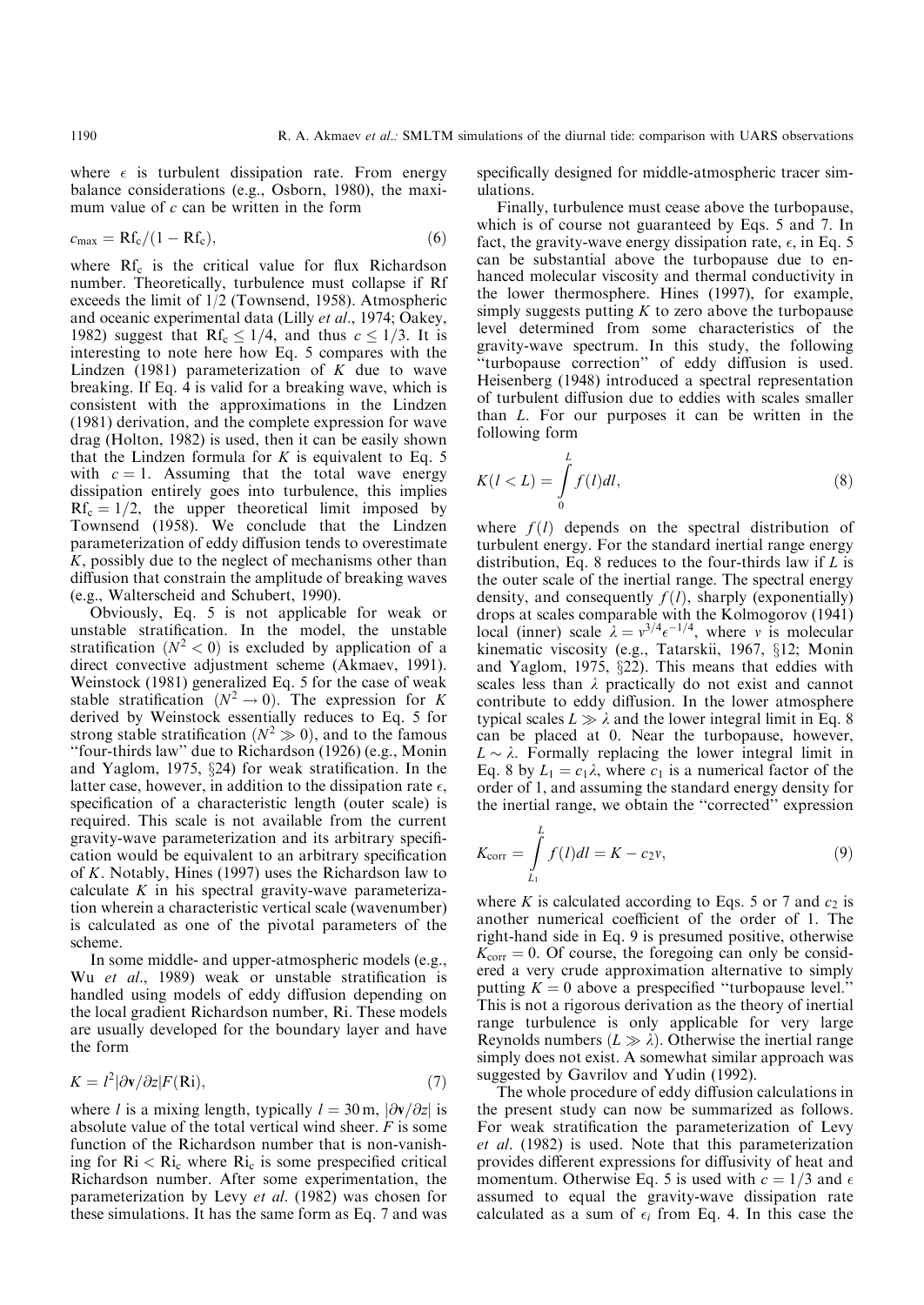Prandtl number is simply  $Pr = 1$ , i.e., the coefficients of diffusion of heat and momentum are assumed equal. In both cases the "turbopause correction", Eq. 9, is applied with  $c_2 = 1$ . Since molecular viscosity v is approximately inversely proportional to the atmospheric density, this correction is only important in the vicinity of turbopause at about 100 km.

#### 4 Results and discussion

Akmaev et al. (1996) presented SMLTM tidal simulations for equinox (April) conditions. A globally uniform vertical profile of the eddy-diffusion coefficient,  $K(z)$ , was specified from the global thermal balance (Akmaev, 1994). A uniform and isotropic gravity-wave spectrum was specified at the lower boundary. The spectrum was tuned to the CIRA-86 empirical zonal mean climatology (Fleming et al., 1990) using a procedure similar to that described by Akmaev (1997). The following gravitywave spectrum parameters were adjusted to minimize the annual global rms temperature deviation from the empirical model: phase speeds,  $c_i$ ; effective vertical fluxes of horizontal momentum at the lower boundary,  $F_{i0}$ ; efficiency factors,  $\delta_i$ ; and the horizontal wavenumber, k, that was assumed independent of the phase speed. In this study, for equinox conditions we use the same initial gravity-wave spectrum. At the lower boundary (100 mb), three waves are specified with phase speeds of  $c_i = 16$ , 46, and 47.4 m s<sup>-1</sup>, (i = 1, 2, 3). The waves propagate in each of 8 azimuths  $\beta_i = \pi/8 + \pi(j - 1)/4$ ,  $(i = 1, \ldots, 8)$ . For each phase speed, the following effective vertical fluxes of horizontal momentum (in the direction of intrinsic phase speed) and efficiency factors are assigned:  $F_{i0} = 8.4 \times 10^{-3}$ ,  $1.7 \times 10^{-4}$ , and  $2.6 \times 10^{-5} \,\mathrm{m}^2 \,\mathrm{s}^{-2}; \quad \delta_i = 4 \times 10^{-3}, \quad 7.2 \times 10^{-3}, \quad \text{and}$  $3.9 \times 10^{-2}$ ,  $(i = 1, 2, 3)$ . The gravity-wave scheme has been modified to account for variations of the background-temperature profile in addition to variations of the background wind. The vertical eddy diffusion coefficient is now calculated as described in Sect. 3.2.

The model has been integrated for 60 days for perpetual equinox (April) and solstice (January) conditions starting from a zonally symmetric state. Wu *et al.* (1989) demonstrated that the diurnal migrating (propagating westward) component corresponding to the zonal wavenumber  $m = 1$  exceeds other diurnal components by a factor of up to  $10<sup>3</sup>$  in energy content at subtropical latitudes. The wind and temperature amplitudes for  $m = 1$  at the end of the 60-day period are presented in this study.

McLandress et al. (1996) combined wind observations at 90–114 km where both daytime and nighttime WINDII data are available for March-April 1992/93. The superposition of data for 4 months provided a local time coverage of at least 18 h between latitudes  $\pm 40^{\circ}$ . This facilitated reliable estimation of the diurnal wind component. Figure 1 compares diurnal amplitudes for the meridional wind with simulations for equinox conditions (April). As in the previous work (Akmaev et al., 1996), the simulations reproduce the observed features of the meridional wind-component quite well. There is general agreement in maximum amplitudes (up to about  $70 \text{ m s}^{-1}$  and in the position of the maxima both in latitude and altitude (see also, Hays et al., 1994). Akmaev et al. (1996) also noted reasonable agreement in phase for the diurnal meridional-wind component.

The observed zonal-wind amplitudes (Fig. 2) are generally smaller. The  $20 \text{-m s}^{-1}$  contour is reproduced well, at least at low latitudes. However, within this contour, the observed amplitudes are smaller by about  $10-15$  m s<sup>-1</sup>. The difference can probably be attributed to the inadequate description of gravity-wave-induced dissipation by the simple isotropic spectrum used in the simulations. In particular, the gravity-wave spectra observed in the lower atmosphere are often anisotropic. This, in addition to the filtering by background winds in the middle atmosphere, may result in a highly anisotropic wave drag in the upper mesosphere and lower thermosphere. Also, as noted by Hays et al. (1994), estimates of tidal winds from UARS measurements are



Fig. 1. Diurnal tidal amplitude for meridional wind (contour interval  $10 \text{ m s}^{-1}$ : SMLTM simulations  $(m = 1)$  for April (*left panel*); WINDII diurnal tidal amplitude (McLandress et al., 1996) for March/April 1992/93 (right panel)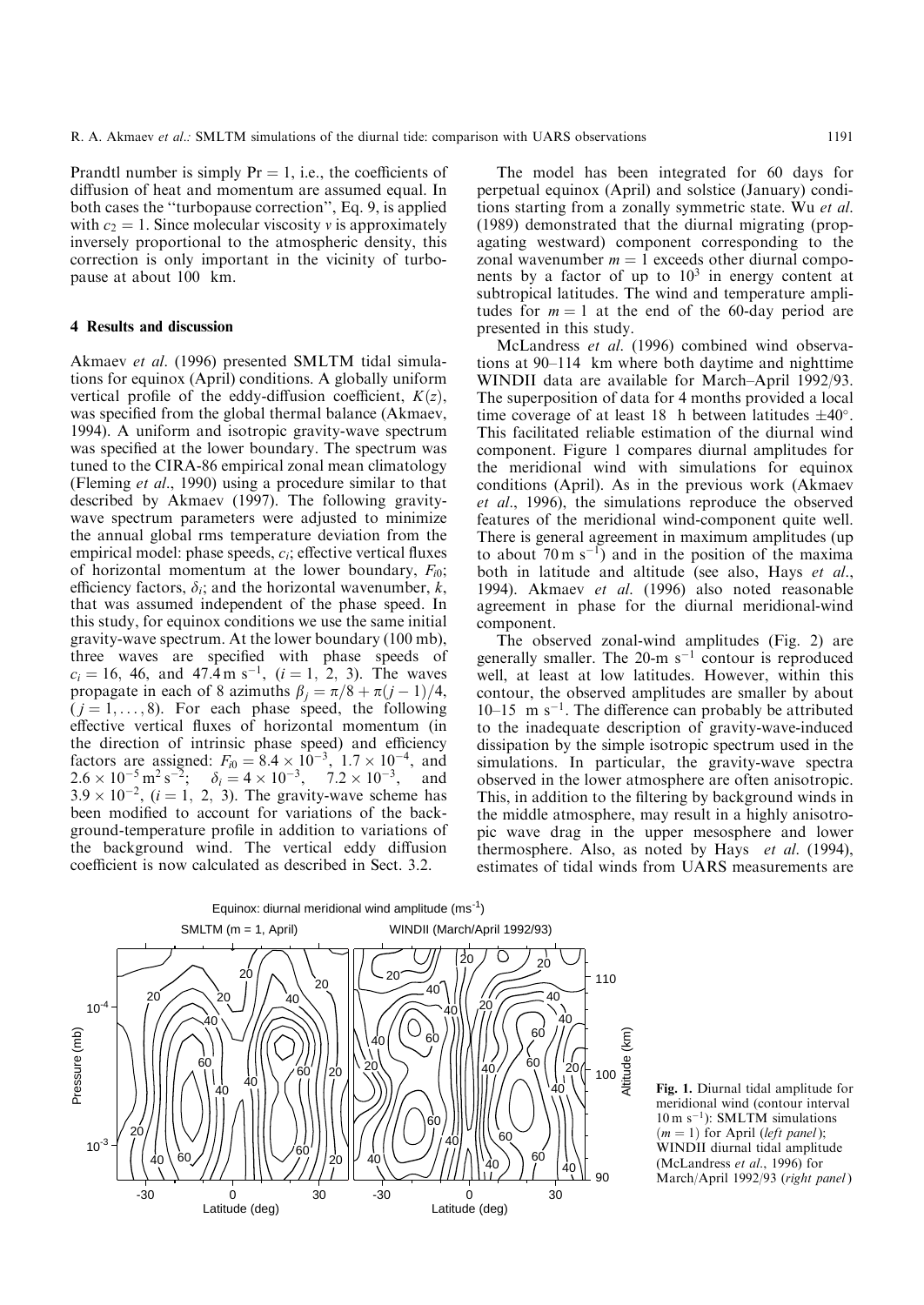

 $\bigcirc$   $\bigcirc$   $\bigcirc$   $\bigcirc$  Fig. 2. Same as in Fig. 1 but for the zonal-wind component

less reliable for the zonal component than for the meridional component due to comparatively strong contributions by zonal mean winds.

Akmaev et al. (1996) argued that the availability of simultaneous temperature and wind observations can be important for tidal studies in the MLT. First, independent temperature measurements can be used in validation of wind measurements. Roughly speaking, higher tidal-temperature amplitudes should correspond to higher tidal-wind amplitudes. The relation between, say, maximum temperature and wind amplitudes can be approximately estimated either from the polarization relations of the classical tidal theory (Chapman and Lindzen, 1970) or from numerical simulations. Second, temperature observations can be instrumental in clarifying the relative importance of various tidal dissipation mechanisms. For example, for the diurnal tide to become convectively unstable (cf., Wu et al., 1989; Miyahara et al., 1993), its amplitude should exceed 50– 60 K. Direct temperature observations can demonstrate whether such large amplitudes can be reached in the MLT region.

Temperatures have recently been derived from HRDI measurements in the MLT. These measurements consist of brightnesses produced by emission lines in the  $O_2(^1\Sigma)$ atmospheric A (0-0) band while viewing the limb of the earth along lines of sight with tangent heights that range from 65 to 105 km at 2.5-km intervals. The measured brightnesses of these lines are related to both the band volume emission rate and the rotational temperature of the  $O_2$  molecules. Thus, in order to recover both the temperature and volume emission rate from the measurements, it is required to make observations of two different lines in the A band from the same volume of atmosphere. The lines chosen have brightnesses which change at different rates with the temperature, and the instrument is alternately tuned to each of them from one limb scan to the next. It is assumed that the volume emission rate and temperatures remain essentially constant between scans, which are separated by about



Fig. 3. Diurnal tidal amplitude for temperature (contour interval 3 K): SMLTM simulations  $(m = 1)$  for April (left panel): HRDI diurnal tidal amplitude for March 1993 (right panel)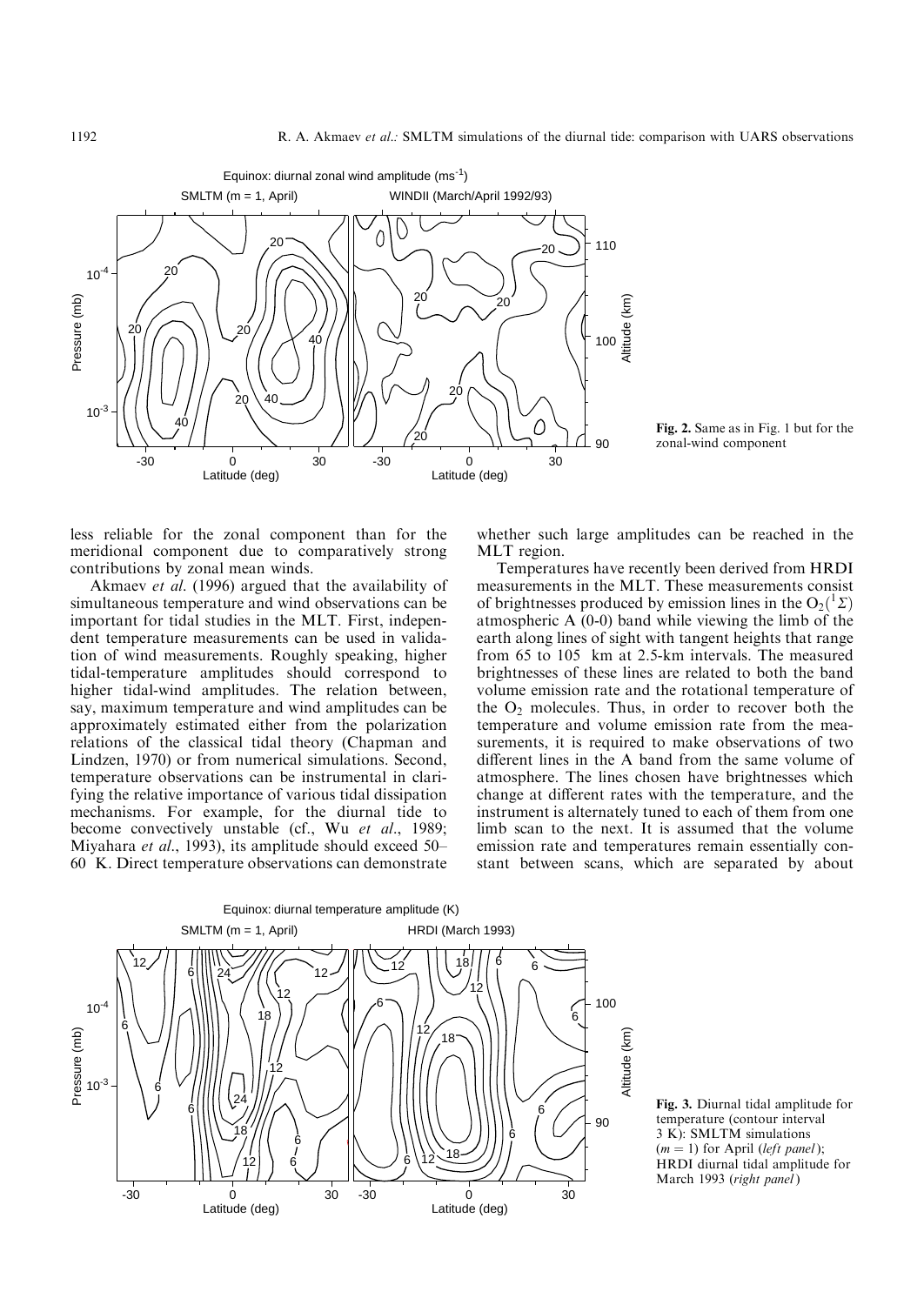200 km along the tangent point track. Further details of the inversion method can be found in the paper by Ortland et al. (1997).

Preliminary analysis of the temperatures measured by HRDI during 1993/94 shows a noticeable interannual variability of the monthly mean composites binned in local solar time/latitude/altitude. The temperature variations are generally consistent with weaker tidal wind amplitudes in 1994 compared to 1993 (e.g., Hays et al., 1994; Burrage et al., 1995). It is interesting to note, however, that this correspondence is not so evident for temperature oscillations in the equatorial region around equinoxes in 1994. For this reason, and since our equinox simulations compare well with the WINDII wind measurements in 1992/93 (Figs. 1 and 2), we present in this paper only the preliminary estimates of the diurnal temperature amplitudes for March and January 1993.

Figure 3 compares the SMLTM diurnal temperature amplitude for April with preliminary estimates from HRDI observations in March 1993. The experimental data have been binned in  $10^{\circ}$  intervals in latitude and the diurnal amplitude has been obtained by a least-squares fit of a diurnal sinusoidal wave, implying that the diurnal signal is dominant in the MLT at low latitudes. Similar diurnal temperature amplitude distributions have been obtained for March 1994 and April 1993/94.

The temperature measurements are only available from daytime data with local time coverage of  $8-12$  h between latitudes  $\pm 35^{\circ}$ . This coverage is well known (e.g., Crary and Forbes, 1983) to be insufficient for reliable separation of the diurnal and semidiurnal tidal components and the daily mean. To attain some degree of confidence in these preliminary estimates of the diurnal temperature amplitudes, some additional independent information on the temperature distribution in the MLT has been invoked in the least-squares fits. Comparisons of globally averaged HRDI temperatures for 1993 with the CIRA-86 (Fleming et al., 1990) and MSISE-90 (Hedin, 1991) empirical models show a good agreement at  $85-105$  km. Therefore, the daily mean component has been estimated using the MSISE-90 temperatures for the corresponding season. The temperature amplitudes have additionally been tested for consistency with the WINDII measurements of the meridional wind. A linear mechanistic tidal model has been used to estimate tidal dissipation from the WINDII wind measurements (Yudin et al., 1997). The diurnal tidal temperature oscillations estimated from the HRDI measurements have been found to be in reasonable agreement both in amplitude and phase with the mechanistic model simulations in the equatorial region.

Given the preliminary character of these estimates and the fact that there has been no special tuning of dissipative processes (e.g.,  $Pr = 1$ ), a generally good agreement between the SMLTM simulations and observations can be seen in Fig. 3. Both the model and observations show an equatorial maximum of tidal temperature amplitude of about  $22-24$  K at  $90-95$  km. It is clear that although the wind amplitudes are relatively large at equinox (Figs. 1 and 2), the temperature amplitudes are about a factor of 2 smaller than would be necessary for onset of convective instability (cf., Wu et al., 1989; Miyahara et al., 1993).

SMLTM diurnal tidal amplitudes for January obtained with the same gravity-wave forcing as for equinox (not shown) are generally lower than those presented in Figs.  $1-3$ . This results from a combined effect of the tidal forcing at the lower boundary and of the background atmosphere on propagation of tides and gravity waves. However, the simulated peak meridional-wind and temperature amplitudes in the MLT are still higher than the amplitudes inferred from observations by up to 10 $-20$  m s<sup> $-1$ </sup> and 5 $-10$  K, respectively. Numerical experiments with enhanced gravity-wave forcing at solstice have been also performed. The corresponding results are presented here.

The small-scale gravity-wave energy (e.g., Nakamura et al., 1996) and related eddy mixing (e.g., Fukao et al., 1994) in the MLT exhibit a strong seasonal cycle with solstitial maxima. Allen and Vincent (1995) also found strong seasonal variations of total gravity-wave energy density in the lower stratosphere with maxima at solstices. The maximum of total wave energy in December-January exceeds the equinoctial level by about 50–60% at low latitudes. The maximum contribution to the wave energy spectra obtained by Allen and Vincent (1995) comes from waves with comparatively short vertical wavelengths of about 2.5 km and intrinsic phase speeds of about  $5-10$  m s<sup>-1</sup>. These waves are not represented in the discrete spectrum used in the present simulations. Hence, it would not be possible to specify the lower-atmospheric wave source exactly in accordance with the observations of Allen and Vincent (1995). Instead, the following simple form has been used for the effective vertical flux of horizontal momentum at the lower boundary at solstice (January)

$$
F_{i0}^s = F_{i0}^e[1 + A\cos(B\phi)], \text{ if } \cos(B\phi) > 0,
$$
  
\n
$$
F_{i0}^s = F_{i0}^e, \text{ otherwise.}
$$
\n(10)

Here  $\phi$  is latitude and superscripts s and e refer to solstice and equinox conditions, respectively. The efficiency factors  $\delta_i$  in Eq. 3 have been scaled the same way. Below, the results of simulations for January are presented for  $A = 0.5$  and  $B = 3$ . These numerical coefficients mimic the relative  $50\%$  increase of total gravity-wave energy at low latitudes in January in general agreement with the climatology by Allen and Vincent (1995).

Figures 4 and 5 compare diurnal tidal wind amplitudes of McLandress et al. (1996) for December 1992/ 93, and January 1993/94, with SMLTM simulations for January.

Both the meridional and zonal components exhibit a fairly reasonable agreement in the magnitude and position of maximum amplitudes in the MLT region. Even with the simple representation of seasonal variations of the gravity-wave spectrum from equinox to solstice used in these simulations (Eq. 10), the model is capable of reproducing the observed decrease in maximum meridional- and zonal-wind amplitudes to about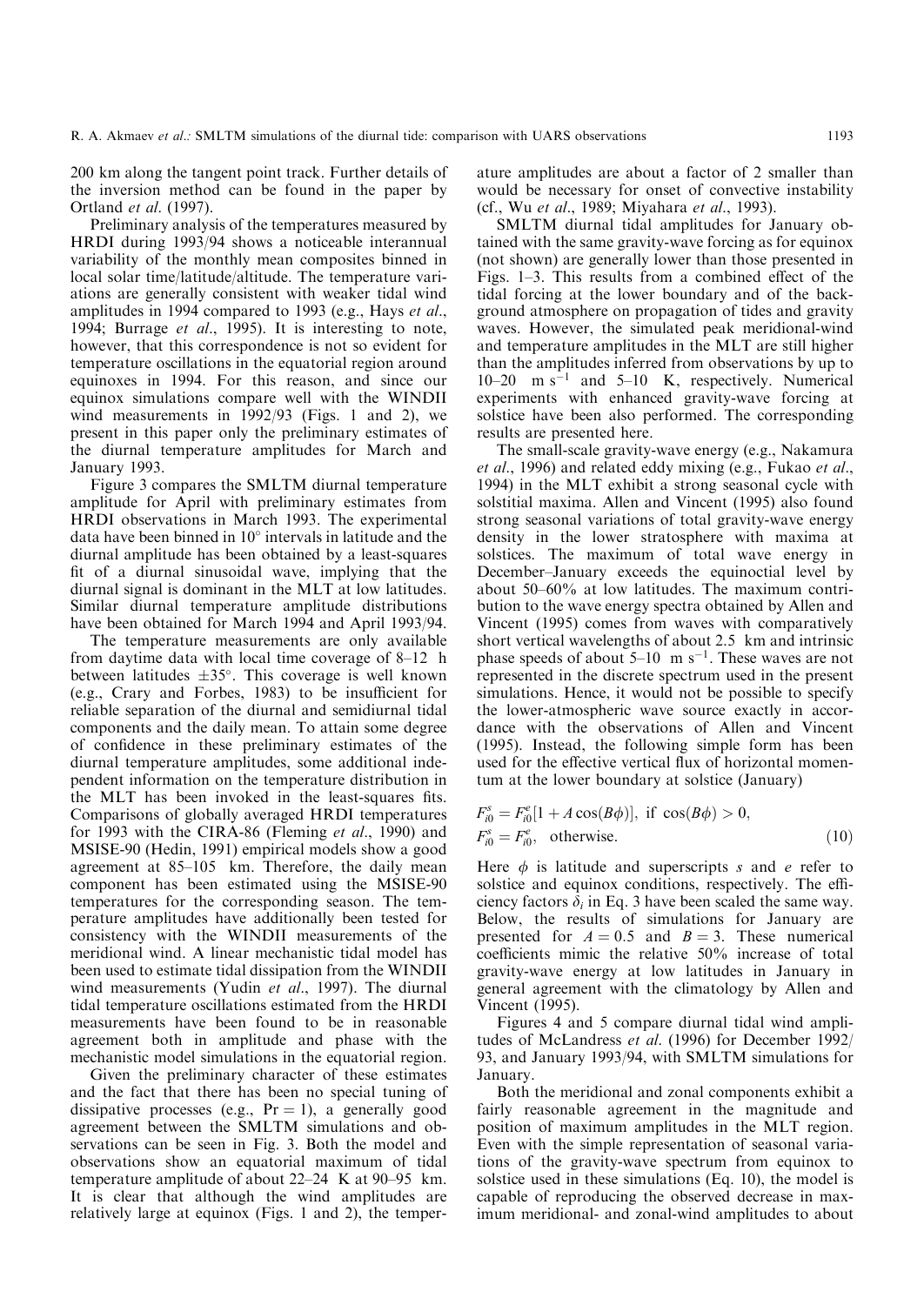

Fig. 4. Diurnal tidal amplitude for meridional wind (contour interval  $10 \text{ m s}^{-1}$ : SMLTM simulations  $(m = 1)$  for January (left panel); WINDII diurnal tidal amplitude (McLandress et al., 1996) for December 1992/93, and January 1993/ 94 (right panel)

40 and 30 m  $s^{-1}$ , respectively. The simulations and observations (Hays et al., 1994; McLandress et al., 1996) also show a less symmetric character about the equator of tidal wind amplitudes at solstice as compared to equinox. This suggests enhanced excitation of asymmetric diurnal modes at solstice as well as possible filtering effects due to the background winds and dissipation.

Finally, Fig. 6 compares SMLTM diurnal temperature amplitudes for January with estimates made from HRDI temperature measurements in January 1993. A good agreement in temperature amplitudes can be seen at low latitudes. (The comparatively high temperature amplitudes along the edges of the right panel in Fig. 6 are most likely an artifact of the fitting procedure due to the poor local time coverage and contamination by the semidiurnal oscillations.) Both the model and observations predict a two-fold decrease in temperature amplitudes associated with the enhanced dissipation due to gravity-wave drag and eddy mixing.

## 5 Conclusions

Numerical simulations of the diurnal tide in the MLT region with a new Spectral mesosphere/lower thermosphere model are presented. The diurnal tide is generated in situ by the absorption of solar UV radiation. The important tidal forcing in the lower atmosphere is introduced via the lower boundary condition specified according to independent self-consistent tidal simulations with the linear Global-scale wave model. Tidal dissipation processes in the MLT are represented by a discrete spectrum gravity-wave parameterization and vertical eddy mixing. The gravity-wave scheme was originally tuned to the zonal mean climatology in the middle atmosphere. The vertical eddy-diffusion coefficient is calculated self-consistently depending on the gravity-wave dissipation rate and large-scale background stability.



Fig. 5. Same as in Fig. 4 but for the zonal-wind component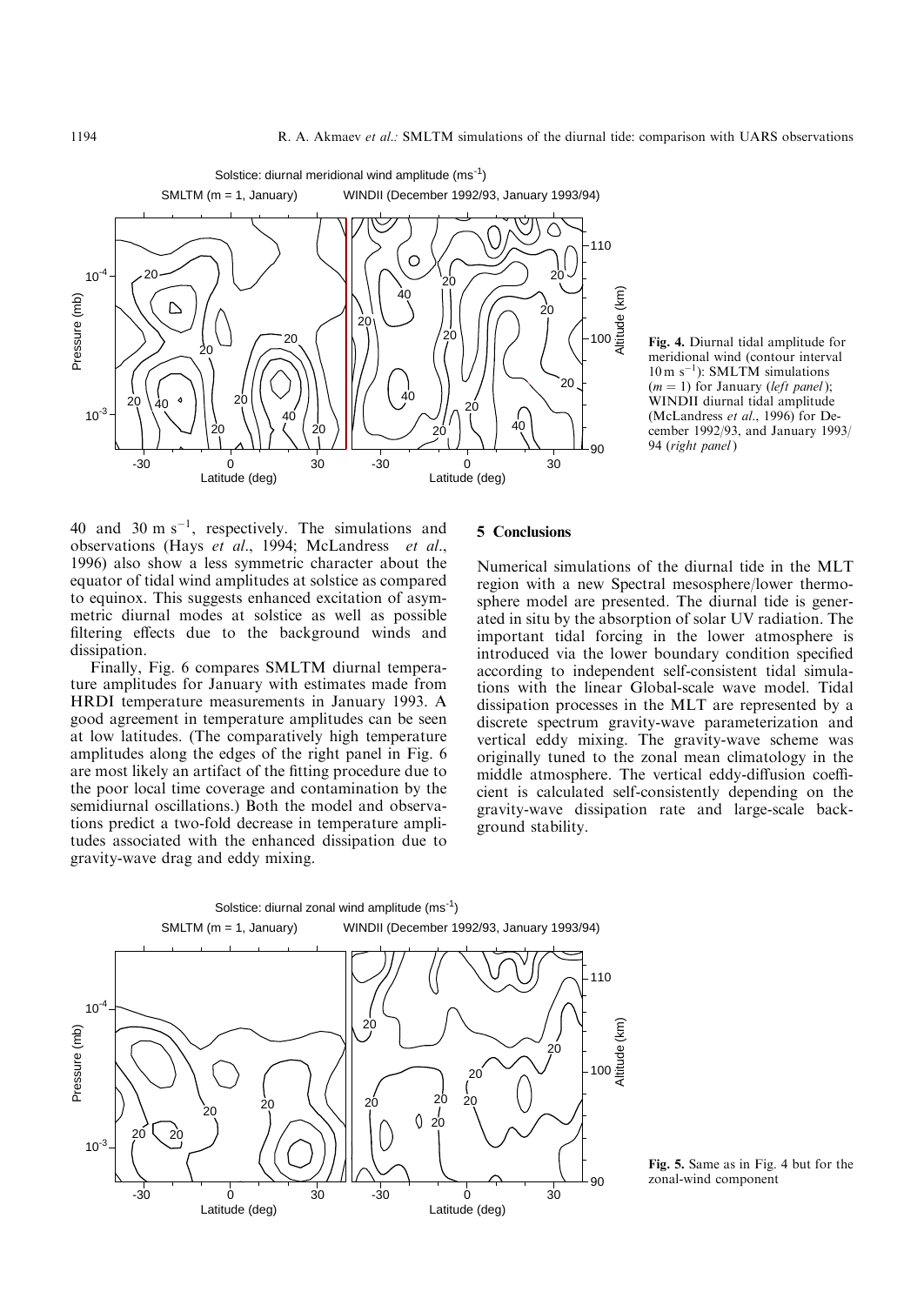



The simulations are compared with the diurnal tidal amplitudes of winds and temperature obtained from measurements by the HRDI and WINDII instruments on board UARS. The observations of MLT winds and temperatures reveal strong seasonal variations of tidal amplitudes with maxima at equinoxes and minima at solstices. Independent observations in the lower atmosphere suggest that the total gravity-wave energy density also undergoes a strong seasonal cycle with solstitial maxima. It is demonstrated that if the gravity-wave forcing at the lower boundary is specified consistently with the gravity-wave observations, the model is capable of reproducing the gross features of seasonal variations of the diurnal tide in the MLT. The simulated amplitudes of meridional wind, both for equinox and solstice, and of zonal-wind at solstice agree well with the observations. Although the simulated maximum zonalwind amplitudes at equinox exceed observations by up to 10–15 m  $s^{-1}$ , the availability of independent estimates of the diurnal temperature amplitudes and their close agreement with simulations provide an additional degree of confidence in the model results.

Gravity-wave drag and associated eddy mixing have long been recognized as a key factor in formation of the zonal mean climatology in the middle and upper atmosphere. The results presented in this study show that these processes also control dissipation and propagation of tidal waves into the MLT region. However, there still exists a great deal of uncertainty in the parameterization of gravity-wave spectra and eddy diffusivity in the middle and upper atmosphere. In particular, there is need for an adequate description of vertical eddy mixing applicable both to strong and weak stratification and consistent with gravity-wave energy deposition. Recent climatological studies of gravitywave spectra provide information on seasonal variations of total wave forcing in the lower atmosphere. Unfortunately, this information cannot be directly incorporated into the discrete-spectrum gravity-wave parameterization used in this study. Gravity-wave

schemes based on the continuous spectrum formulation (e.g., Hines, 1997) appear to be more suitable for a universal description of eddy mixing. They can also accommodate observations of gravity-wave forcing in the lower atmosphere more consistently and thus seem to offer an attractive alternative to discrete wave spectrum parameterizations.

Acknowledgements. We thank Charles McLandress and Gordon Shepherd for providing the WINDII data and for useful feedback and suggestions. Helpful comments by Mark Burrage, Jeff Forbes, Maura Hagan, and two anonymous reviewers are also appreciated. This work has been supported by the National Science Foundation under Grants ATM-9415874 and ATM-9523951 and by the National Aeronautics and Space Administration under the UARS Program, Contract NAS5-27751, and Grant NAG5-3180.

Topical Editor F. Vial thanks U. Berger and H. G. Mayr for their help in evaluating this paper.

#### References

- Akmaev, R. A., A direct algorithm for convective adjustment of the vertical temperature profile for an arbitrary critical lapse rate, Mon. Weather Rev., 119, 2499-2504, 1991.
- Akmaev, R. A., Diagnostics and simulation of an annual cycle in the middle atmosphere, J. Geophys. Res., 99, 18933-18950, 1994.
- Akmaev, R. A., Optimization of a middle atmosphere diagnostic scheme, J. Atmos. Sol.-Terr. Phys., 59, in press, 1997.
- Akmaev, R. A., V. I. Fomichev, N. M. Gavrilov, and G. M. Shved, Simulation of the zonal mean climatology of the middle atmosphere with a three-dimensional spectral model for solstice and equinox conditions, J. Atmos. Terr. Phys., 54, 119-128, 1992.
- Akmaev, R. A., J. M. Forbes, and M. E. Hagan, Simulation of tides with a spectral mesosphere/lower thermosphere model, Geophys. Res. Lett., 23, 2173-2176, 1996.
- Allen, S. J., and R. A. Vincent, Gravity wave activity in the lower atmosphere: Seasonal and latitudinal variations, J. Geophys. Res., 100, 1327-1350, 1995.
- Apruzese, J. P., M. R. Schoeberl, and D. F. Strobel, Parameterization of IR cooling in a middle atmosphere dynamics model 1.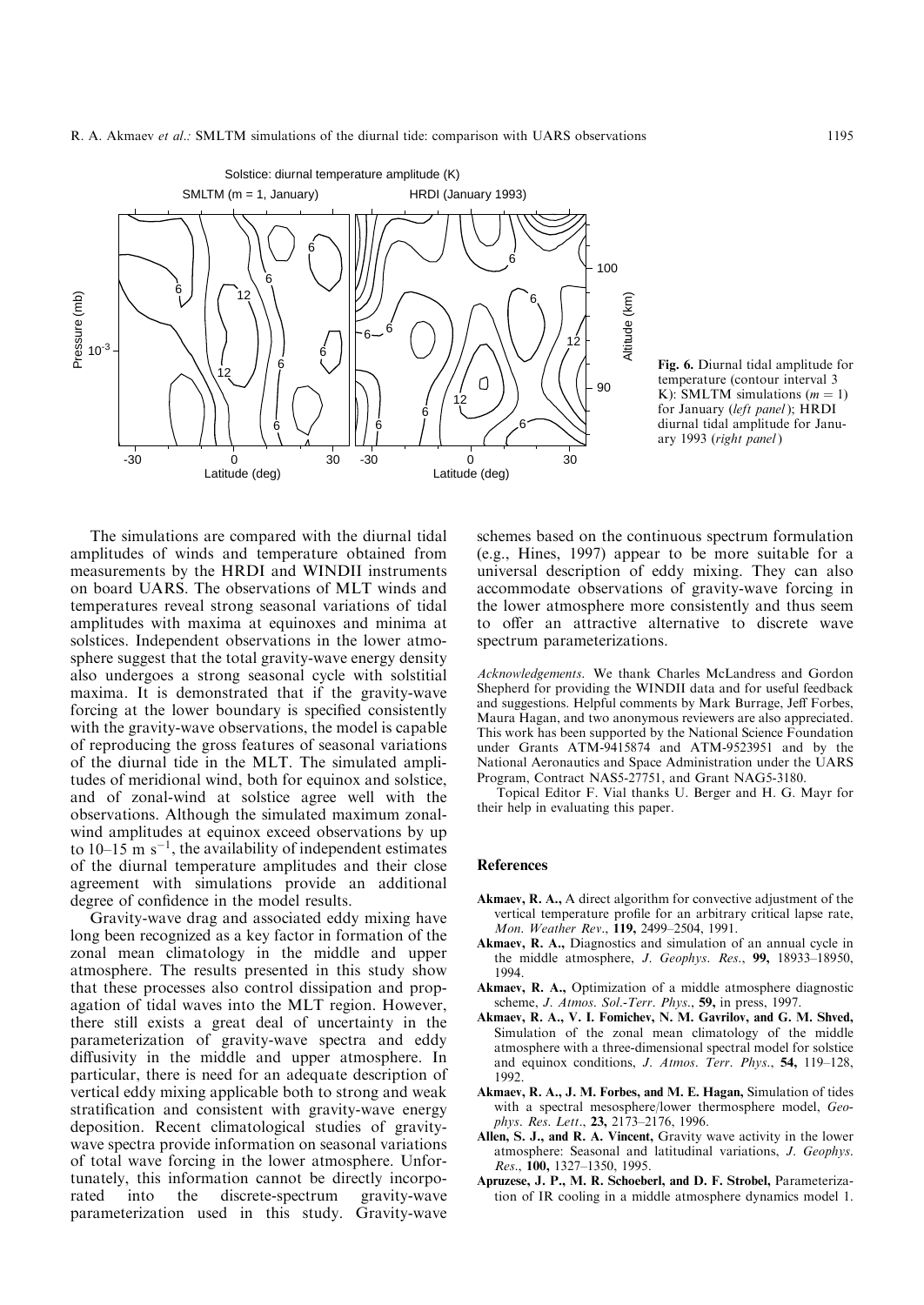Effects on the zonally averaged circulation,  $J. Geophys. Res., 87,$ 8951±8966, 1982.

- Banks, P. M., and G. Kockarts, Aeronomy, Part B, Academic Press, New York, 355 pp., 1973.
- Bilitza, D., (Ed.), International reference ionosphere 1990, NSSDC/ WDC-A-R&S 90-22, National Space Science Data Center/ World Data Center A for Rockets and Satellites, Greenbelt, Md., 1990.
- Bourke, W., B. McAvaney, K. Puri, and R. Thurling, Global modeling of atmospheric flow by spectral methods, Meth. Comp. Phys., 17, 267-324, 1977.
- Burrage, M. D., M. E. Hagan, W. R. Skinner, D. L. Wu, and P. B. Hays, Long-term variability in the solar diurnal tide observed by HRDI and simulated by GSWM, Geophys. Res. Lett., 22, 2641±2644, 1995.
- Chan, K. L., H. G. Mayr, J. G. Mengel, and I. Harris, A spectral approach for studying middle and upper atmospheric phenomena, J. Atmos. Terr. Phys., 56, 1399-1419, 1994.
- Chapman, S., and R. S. Lindzen, Atmospheric tides, thermal and gravitational, Gordon and Breach, New York, 200 pp., 1970.
- Crary, D. J., and J. M. Forbes, On the extraction of tidal information from measurements covering a fraction of a day, Geophys. Res. Lett., 10, 580-582, 1983.
- Eckermann, S. D., On the observed morphology of gravity-wave and equatorial-wave variance in the stratosphere, J. Atmos. Terr. Phys., 57, 105-134, 1995.
- Fleming, E. L., S. Chandra, J. J. Barnett, and M. Corney, Zonal mean temperature, pressure, zonal wind and geopotential height as functions of latitude, Adv. Space Res.,  $10$ ,  $(12)11-(12)59$ , 1990.
- Fomichev, V. I., and G. M. Shved, Parameterization of the radiative flux divergence in the 9.6  $\mu$ m O<sub>3</sub> band, *J. Atmos. Terr. Phys.*, 47, 1037±1049, 1985.
- Fomichev, V. I., A. A. Kutepov, R. A. Akmaev, and G. M. Shved, Parameterization of the  $15 \mu m CO<sub>2</sub>$  band cooling in the middle atmosphere (15 $-115$  km), *J. Atmos. Terr. Phys.*, 55, 7 $-18$ , 1993.
- Forbes, J. M., Atmospheric tides 1. Model description and results for the solar diurnal component, J. Geophys. Res.,  $87, 5222-$ 5240, 1982.
- Forbes, J. M., Tidal and planetary waves, in The upper mesosphere and lower thermosphere: A review of experiment and theory, Eds. R. M. Johnson and T. L. Killeen, AGU, 67-87, 1995.
- Fukao, S., M. D. Yamanaka, N. Ao, W. K. Hocking, T. Sato, M. Yamamoto, T. Nakamura, T. Tsuda, and S. Kato, Seasonal variability of vertical eddy diffusivity in the middle atmosphere: 1. Three-year observations by the middle and upper atmosphere radar, J. Geophys. Res., 99, 18973-18987, 1994.
- Gavrilov, N. M., Parameterization of accelerations and heat flux divergences produced by internal gravity waves in the middle atmosphere, J. Atmos. Terr. Res., 52, 707-713, 1990.
- Gavrilov, N. M., and V. A. Yudin, Model for coefficients of turbulence and effective Prandtl number produced by breaking gravity waves in the upper atmosphere, J. Geophys. Res., 97, 7619±7624, 1992.
- Groves, G. V., Hough components of ozone heating, J. Atmos. Terr. Phys., 44, 111-121, 1982a.
- Groves, G. V., Hough components of water vapor heating, J. Atmos. Terr. Phys., 44, 281-290, 1982b.
- Hagan, M. E., Comparative effects of migrating solar sources on tidal signatures in the middle and upper atmosphere, J. Geophys. Res., 101, 21213-21222, 1996.
- Hagan, M. E., J. M. Forbes, and F. Vial, On modeling migrating solar tides, Geophys. Res. Lett., 22, 893-896, 1995.
- Hays, P. B., D. L. Wu, and the HRDI science team, Observations of the diurnal tide from space,  $J.$   $Atmos.$   $Sci.$ ,  $51$ ,  $3077-3093$ , 1994.
- Hedin, A. E., Extension of the MSIS thermosphere model into the middle and lower atmosphere, J. Geophys. Res., 96, 1159-1172, 1991.
- Heisenberg, W., Zur statistischen Theorie der Turbulenz, Z. Phys., 124, 628-657, 1948.
- Hines, C. O., Doppler-spread parameterization of gravity-wave momentum deposition in the middle atmosphere. Part 1: Basic formulation,  $J.$  Atmos. Sol.-Terr. Phys., 59, 371-386, 1997.
- Holton, J. R., The role of gravity wave induced drag and diffusion in the momentum budget of the mesosphere, *J. Atmos. Sci.*, 39, 791±799, 1982.
- Holton, J.  $\dot{R}$ ., The influence of gravity wave breaking on the general circulation of the middle atmosphere, J. Atmos. Sci., 40, 2497±2507, 1983.
- Khattatov, B. V., M. A. Geller, V. A. Yudin, and P. B. Hays, Diurnal migrating tide as seen by the high-resolution Doppler imager/UARS. 2. Monthly mean global zonal and vertical velocities, pressure, temperature and inferred dissipation J. Geophys. Res., 102, 4423-4435, 1997.
- Kolmogorov, A. N., Local structure of turbulence in an incompressible viscous fluid at very large Reynolds numbers, *Doklady* Acad. Sci. USSR, 30 299-301, 1941.
- Levy, H., II, J. D. Mahlman, and W. J. Moxim, Tropospheric  $N_2O$ variability, *J. Geophys. Res.*, **87,** 3061-3080, 1982.
- Lilly, D. K., D. E. Waco, and S. I. Adelfang, Stratospheric mixing estimated from high-altitude turbulence measurements, *J. Appl.* Meteorol, 13, 488-493, 1974.
- Lindzen, R. S., Turbulence and stress owing to gravity wave and tidal breakdown, J. Geophys. Res., 86, 9707-9714, 1981.
- Matsuno, T., A quasi one-dimensional model of the middle atmosphere circulation interacting with internal gravity waves, J. Meteorol. Soc. Japan, 60, 215-226, 1982.
- McLandress, C., Y. Rochon, G. G. Shepherd, B. H. Solheim, G. Thuillier, and F. Vial, The meridional wind component of the thermospheric tide observed by WINDII on UARS, Geophys. Res. Lett., 21, 2417-2420, 1994.
- McLandress, C., G. G. Shepherd, and B. H. Solheim, Satellite observations of thermospheric tides: Results from the Wind Imaging Interferometer on UARS, J. Geophys. Res., 101, 4093-4114, 1996.
- Mengel, J. G., H. G. Mayr, K. L. Chan, C. O. Hines, C. A. Reddy, N. F. Arnold, and H. S. Porter, Equatorial oscillations in the middle atmosphere generated by small-scale gravity waves, Geophys. Res. Lett., 22, 3027-3030, 1995.
- Miyahara, S., Y. Yoshida, and Y. Miyoshi, Dynamic coupling between the lower and upper atmosphere by tides and gravity waves, *J. Atmos. Terr. Phys.*, 55, 1039-1053, 1993.
- Monin, A. S., and A. M. Yaglom, Statistical fluid mechanics: Mechanics of turbulence, v. 2, MIT Press, Cambridge, Ma., 874 pp., 1975.
- Nakamura, T., T. Tsuda, S. Fukao, A. H. Manson, C. E. Meek, R. A. Vincent, and I. M. Reid, Mesospheric gravity waves at Saskatoon (52°N), Kyoto (35°N), and Adelaide (35°S), J. Geophys. Res., 101, 7005-7012, 1996.
- Oakey, N. S., Determination of the rate of dissipation of turbulent energy from simultaneous temperature and velocity shear microstructure measurements, J. Phys. Oceanogr., 12, 256-271, 1982.
- Ortland, D. A., P. B. Hays, W. R. Skinner, and J.-H. Yee, Remote sensing of mesospheric temperature and  $O_2(^1\Sigma)$  band volume emission rates with the High-Resolution Doppler Imager, J. Geophys. Res., 102, submitted, 1997.
- Osborn, T. R., Estimates of the local rate of vertical diffusion from dissipation measurements, *J. Phys. Oceanogr.*, **10**, 83–89, 1980.
- Plumb, R. A., and A. D. McEwan, The instability of a forced standing wave in a viscous stratified fluid: A laboratory analogue of the quasi-biennial oscillation, J. Atmos. Sci., 35, 1827±1839, 1978.
- Prusa, J. M., P. K. Smolarkiewicz, and R. R. Garcia, Propagation and breaking at high altitudes of gravity waves excited by tropospheric forcing, J. Atmos. Sci., 53, 2186-2216, 1996.
- Richardson, L. F., Atmospheric diffusion shown on a distanceneighbour graph, Proc. R. Soc. London, 110, 709-737, 1926.
- Shine, K. P., and J. A. Rickaby, Solar radiative heating due to absorption by ozone, in Ozone in the atmosphere, Eds. R. D. Bojkov and P. Fabian, Deepak, Hampton, Va., pp. 597–600, 1989.